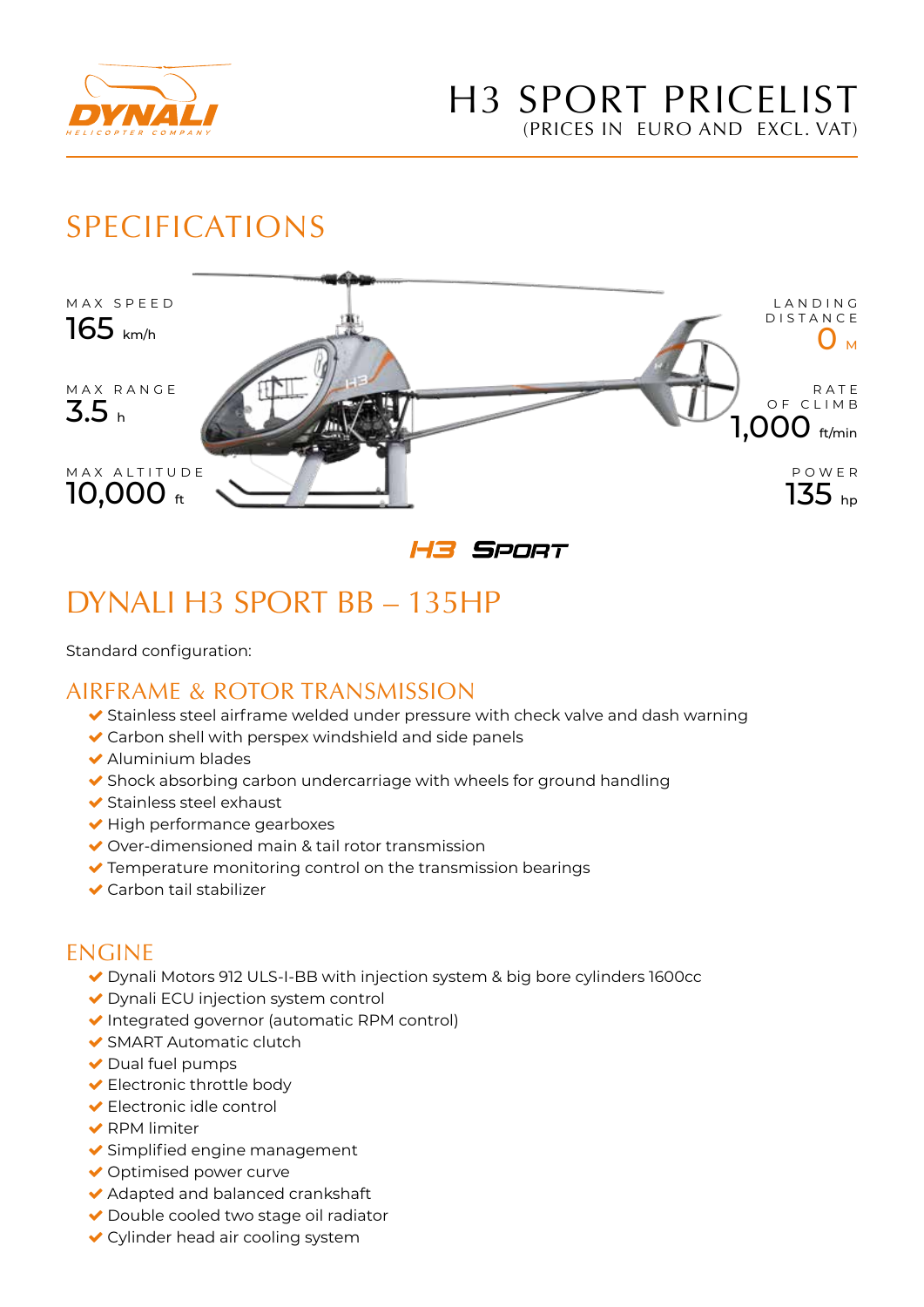

### H3 SPORT PRICELIST (PRICES IN EURO AND EXCL. VAT)

#### AVIONICS

- Double electrical circuit 250W and 540W
- Fully redundant sensors and batteries
- EFIS DISCOVERY 7'' with customized and configurable display and audio warning
- ◆ Integrated GPS
- ◆ PDM (Power Distribution Module)
- Fail safe system
- ◆ SLM LED alerts and warning lights
- $\blacktriangleright$  Screen alarm display

### CABIN

- ◆ 2 ergonomic seats with luggage compartment
- ◆ 2 circular ventilation opening
- Dual collective and cyclic controls with ergonomic hand grips
- ◆ 4-point safety belts
- ◆ Ergonomic instrument panel with glass cockpit
- $\blacktriangleright$  All round visibility

**Delivered ex-works, fully assembled, fully tested on the bench (5 hours), on the ground and in flight (5 hours). All helicopters are delivered with double controls (left and right seat)**

**Factory delivery time: 6 months** 

## STANDARD MODEL H3-135/500 SPORT BB: **€170.962,- excl. VAT**

#### H3 SPORT BB OPTIONS

| <b>Avionics (Radio / Transponder)</b>                                   |           |            |  |
|-------------------------------------------------------------------------|-----------|------------|--|
| TRIG TY91 VHF RADIO 8.33/25 KHZ                                         |           |            |  |
| <b>INTERCOM PLUGS:</b><br>LEMO<br><b>DUAL</b>                           | + 1,2kg   | €1562,00   |  |
| PTT ON BOTH SIDES:<br><b>YES</b><br><b>NO</b>                           |           |            |  |
| Installation radio / wiring if option is ordered upon order             | $+0,3kq$  | € 463,00   |  |
| Installation radio / wiring if option is chosen upon order              | $+0.3kq$  | € 992,00   |  |
| <b>VHF Antenna</b>                                                      | $+0kq$    | € 222,00   |  |
| TRIG TT21 MODE S Transponder                                            | + 1kg     | € 2 061,00 |  |
| Installation / wiring if option is ordered upon order                   | $+0kq$    | € 434,00   |  |
| Installation / wiring if option is ordered after helicopter is finished | $+0kq$    | € 971,00   |  |
| Antenna transponder                                                     | $+0.3k$ a | € 114,00   |  |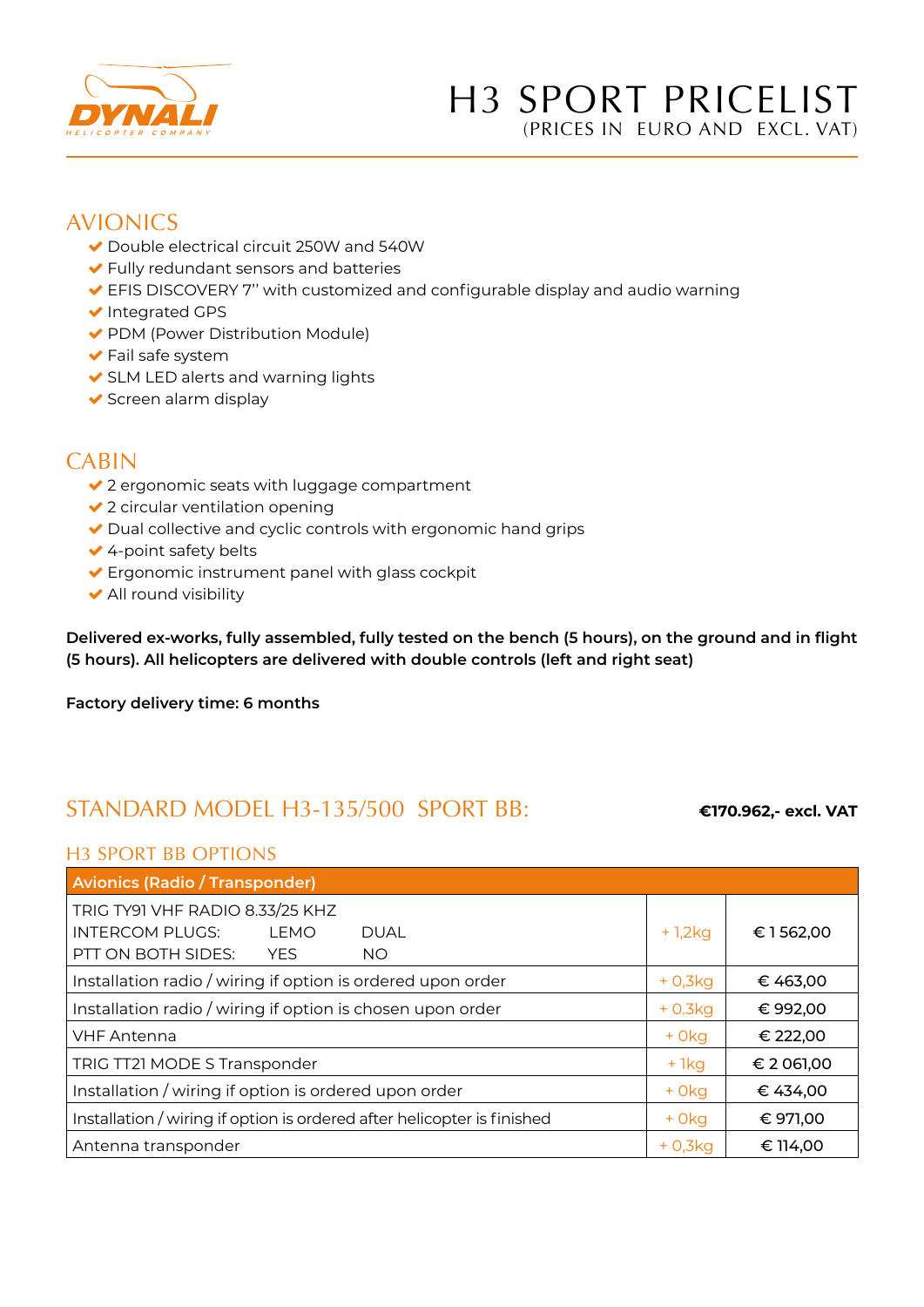

# H3 SPORT PRICELIST (PRICES IN EURO AND EXCL. VAT)

| <b>Sport Comfort options</b>                                                                                                                                                                                                                                                                                                                                      |              |                 |
|-------------------------------------------------------------------------------------------------------------------------------------------------------------------------------------------------------------------------------------------------------------------------------------------------------------------------------------------------------------------|--------------|-----------------|
| Leather seats sport                                                                                                                                                                                                                                                                                                                                               | $+0.5kg$     | €1678,00        |
| Cabin heating                                                                                                                                                                                                                                                                                                                                                     | $+1kg$       | € 460,00        |
| USB double connectors                                                                                                                                                                                                                                                                                                                                             | $+Okg$       | € 75,00         |
| Wiring battery chargers + 2 chargers 2Ah                                                                                                                                                                                                                                                                                                                          | $+Okg$       | € 573,00        |
| Electrical trim (2 axis)                                                                                                                                                                                                                                                                                                                                          | $+1kg$       | €1832,00        |
| Sliding windows vents (2x)                                                                                                                                                                                                                                                                                                                                        | $+0.3kg$     | € 563,00        |
| Electrical fuel filling pump                                                                                                                                                                                                                                                                                                                                      | $+1kg$       | € 563,00        |
| Big fuel tank (80 liters)                                                                                                                                                                                                                                                                                                                                         | $+$ 3 $kg$   | €1034,00        |
| <b>Sport Safety options</b>                                                                                                                                                                                                                                                                                                                                       |              |                 |
| Anti-collision + navigation lights                                                                                                                                                                                                                                                                                                                                | $+0,3kg$     | € 540,00        |
| Installation wiring                                                                                                                                                                                                                                                                                                                                               | $+0kq$       | € 367,00        |
| Rear strobe light                                                                                                                                                                                                                                                                                                                                                 | $+$ 0,1 $kg$ | € 482,00        |
| Landing light led 2,5W x 2                                                                                                                                                                                                                                                                                                                                        | $+0,3kg$     | € 410,00        |
| Emergency floats                                                                                                                                                                                                                                                                                                                                                  | +10.3kg      | € 4 023,00      |
| Safety Parachute                                                                                                                                                                                                                                                                                                                                                  | +17kg        | € 5 747,00      |
| <b>Instruction / School / Sight Seeing options</b>                                                                                                                                                                                                                                                                                                                |              |                 |
| Wheel attachment system for inflight transport                                                                                                                                                                                                                                                                                                                    | $+0,15kg$    | € 260,00        |
| Removable collective handle at passenger side                                                                                                                                                                                                                                                                                                                     | $+0kg$       | € 261,00        |
| Protection cover for removed foot pedals at passenger side                                                                                                                                                                                                                                                                                                        | $+Okg$       | € 261,00        |
| Mounting sleeve radio and transponder left side of the pilot                                                                                                                                                                                                                                                                                                      |              |                 |
| Installation of a radio or transponder in the instrument panel after assembly and flight tests of the heli-<br>copter involves complete dis-assembly of the instrument panel.                                                                                                                                                                                     | $+0.15kg$    | €783,00         |
| It is therefore considerably less expensive to decide on your options at the time of order of the helicopter.<br>Sport finishing look - Painting & Colors<br>All our standard helicopters are painted in standard RAL colour grey<br>Dynali can finish your H3 Sport in any other standard RAL colour, Metallic paint, Pearly colour, three or four layer colour. |              |                 |
| Standard RAL colour - One layer - (red/blue/white/grey/green/yellow/                                                                                                                                                                                                                                                                                              |              | Included in the |
| black)                                                                                                                                                                                                                                                                                                                                                            |              | price           |
| Metallic paint (Silver grey) - any other colour on request                                                                                                                                                                                                                                                                                                        | $+1.5kg$     | € 1515,00       |
| Pearly colour (Any RAL colour)                                                                                                                                                                                                                                                                                                                                    | +1.5kg       | On request      |
| $3$ – layer / 4 – layer colour                                                                                                                                                                                                                                                                                                                                    | $+3.0kg$     | On request      |
| 2 color cabin                                                                                                                                                                                                                                                                                                                                                     | $+3.2kg$     | On request      |
| Basic lettering (Vinyl): Type - Model / Immatriculation                                                                                                                                                                                                                                                                                                           | + 0kg        | € 156,00        |